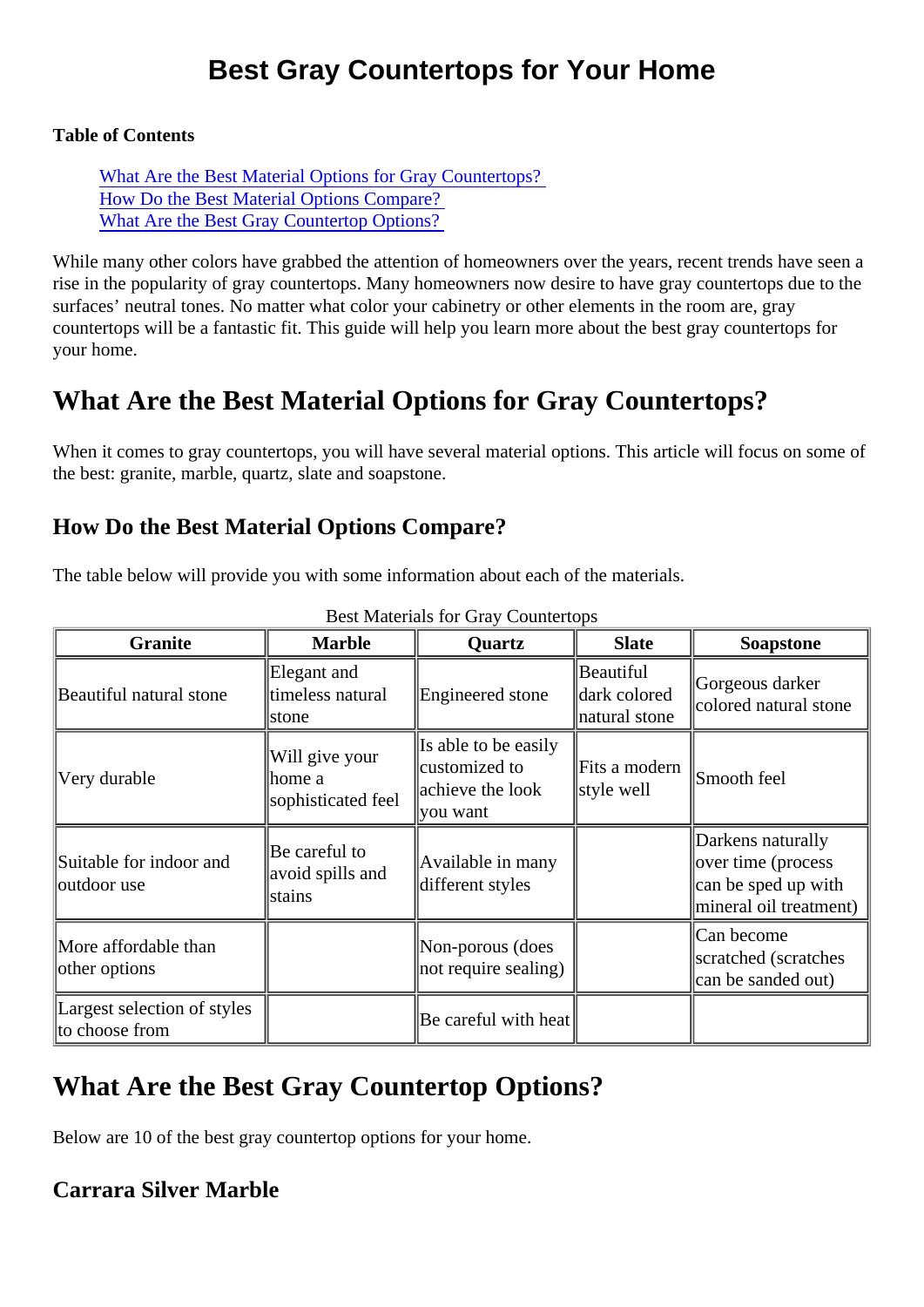Carrara Silver marble is an elegant gray natural stone that is quarried in Italy. This incredible material will add a nice touch of luxury to any countertop.

## **Bianco Antico Granite**

If you are looking for a stylish gray countertop, Bianco Antico granite can be just what you are looking for. This gray natural stone can easily become the focal point of any room you install it in.

### **Silver Paradiso Granite**

This stunning gray natural stone will look terrific as a kitchen countertop, bathroom countertop or outdoor kitchen countertop. It is also a great stone for backsplashes as well. No matter where you install it, this stone is truly magnificent. In addition, granite countertops are very durable.

## **6003 Coastal Grey Caesarstone Quartz**

6003 Coastal Grey Caesarstone is a darker grey quartz that will look tremendous in any home setting. Beyond its appearance, quartz countertops are durable and non-porous, making this material a great choice for any space in your home.

### **6313 Turbine Grey Caesarstone Quartz**

If you are looking for a type of gray quartz countertop that resembles natural stone, 6313 Turbine Grey Caesarstone is a fantastic choice. This material mimics the look of granite but will not require sealing.

# **4044 Airy Concrete Caesarstone Quartz**

If you are looking for a lighter gray quartz countertop, this material may be just what you are looking for. This quartz is a great fit for any home.

### **Pietra Cardoso Slate**

Looking for a gray natural stone that can add an up-to-date feel to your countertops? Pietra Cardoso slate can do just that.

#### **Barroca Soapstone**

If you are searching for a smooth-to-the-touch gray natural stone that is great for countertops, Barroca soapstone can be perfect material for you. It is a great fit for any room, but especially the kitchen.

### **Smoke Soapstone**

While Barroca soapstone is more of a medium gray, Smoke soapstone is a beautiful dark gray countertop surface. It is a terrific choice for countertops.

# **River Bed 680 Quantra Quartz**